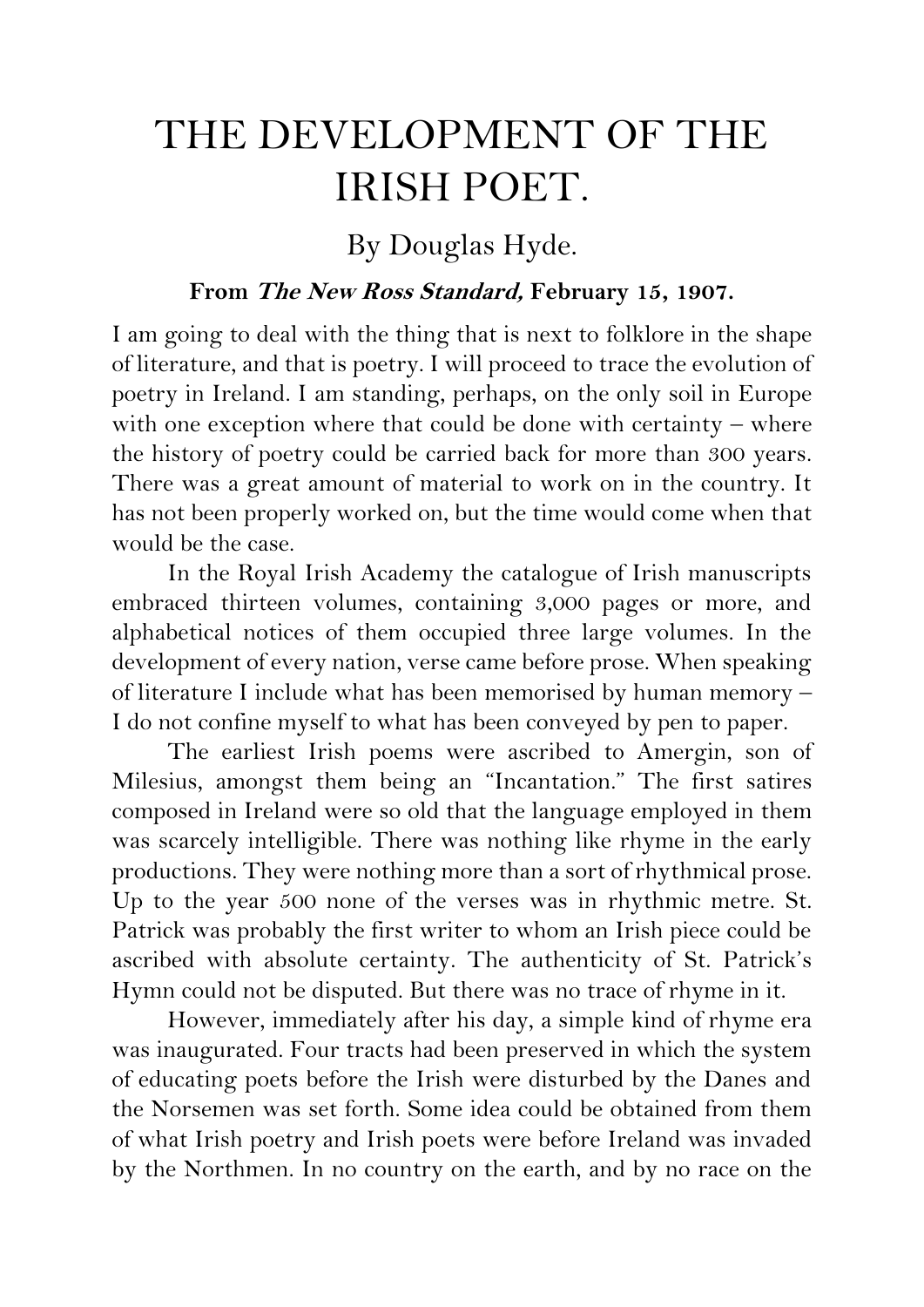globe, and, I might say, in any period of the world's history, was the art of poetry so perfect and so elaborate, and better renumerated than it was in Ireland at that time. If it could be proved that the Irish were the first to teach rhyme to the rest of Europe, then all they had ever done in literature would pale before that fact. Great scholars had proved that the art of rhyming was taught to Europe by the Celts.

Certain it was that no attempt whatever was made at rhyming, except in the case of the Irish language. In 650 a great elaborate and beautifully rhyming system prevailed amongst the Irish. It was most likely that this was developed from the well-known laws of Celtic phonology. Originally there were two classes of Irish poets – the File and the Bards – the former being the superior. In some cases their displays were rewarded by three cows being bestowed upon them, in addition to other marks of appreciation. The bards were divided into sixteen classes. The art of poetry was then cultivated with great assiduity.

King Cormac made a law divorcing the office of judge from that of poet. At that time, poets actually swarmed in the country – according to the old historians, there were 1,000 of them. At last the people got dog-tired of the poets. The productive classes would not stand persons of mere words quartering on them from May to November. They tried to rid themselves of the incubus. The last attempt to do so was in the sixth century. The poets would have been disposed of then if St. Columcille had not interfered and said to the King:

"I am a poet myself, and you must not interfere with them."

This appeal was acceded to, and colleges in which history and other arts, including poetry, were taught, were established in the seventh century. The last of them was swept out of existence during the Cromwellian wars. Then, as now, many persons sought to enter what they considered honourable professions in preference to lucrative callings.

It was ultimately absolutely necessary to crush the audacity of the bards, who in the sixth century were almost harassing the country with kind of organised bands, levying a sort of literary blackmail. Woe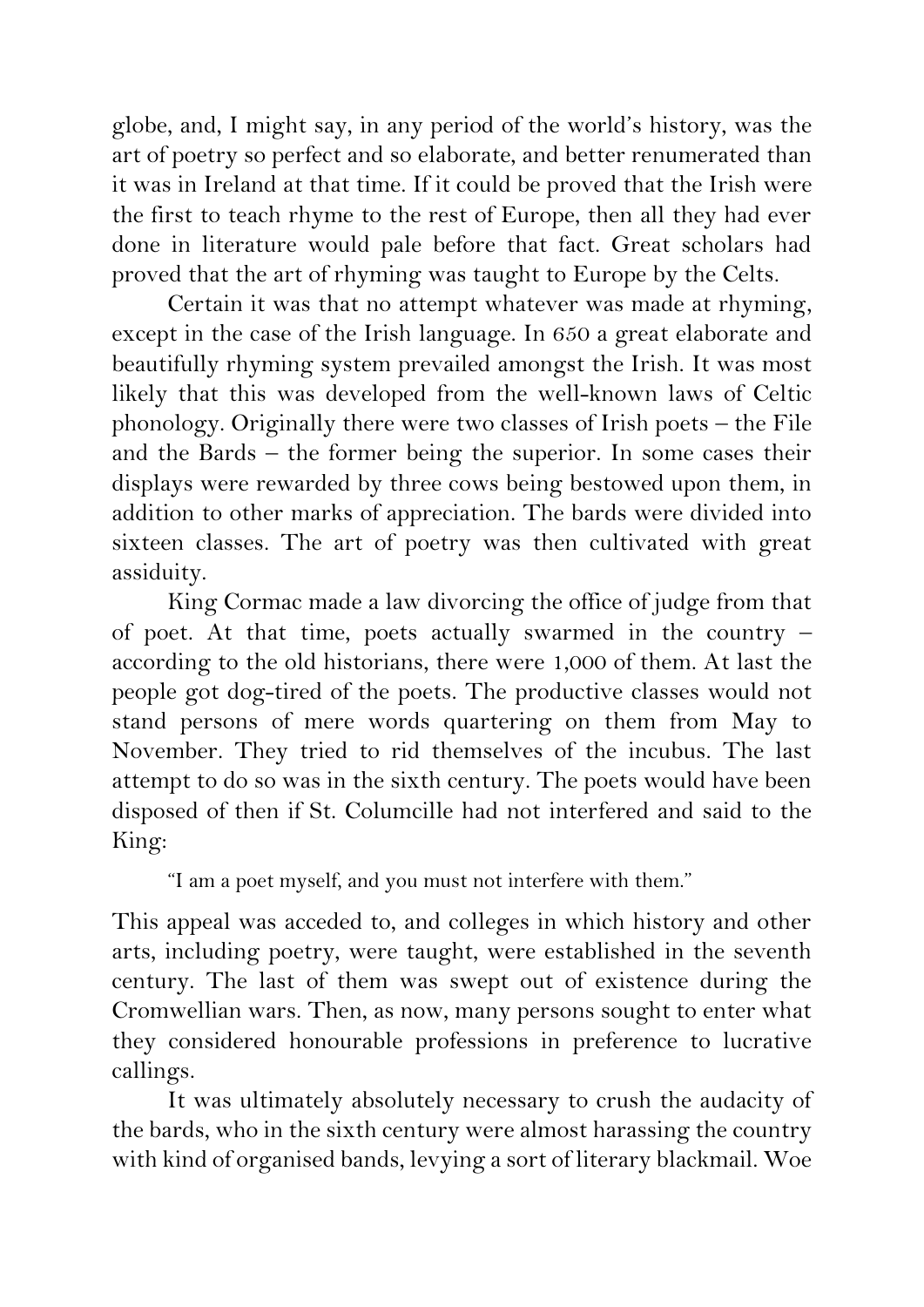betide the man who did not comply with their demands because the poets at once satirised him. Satire was the one thing in primitive days in Ireland which no person could stand. A proverb was in existence which bore irrefragable testimony to the statement that numerous persons were satirised to death.

But vengeance was not infrequently wreaked on the poets. This was a great change from earlier days, when the person of a poet was regarded as sacred as that of a bishop or a cardinal. At the present day, when almost all the old traditions have died out in Ireland and have been replaced by the newspapers, I find the greatest horror of satire existing amongst the people.

On the advent of the Northmen, the bards who up to that period had continued to flourish in almost equal power and position with the dignitaries of the Church, suffered terribly. There was no city in Ireland which was not plundered at least several times by the invaders. The reign of the bards and other classes of Irish poets practically came to a close during the Danish invasion.

The audience will, from its composition, naturally like to know something of the way in which the ancient Irish poets treated their women, and how they looked upon the young ladies of that period – that would be the best test of the height to which their civilisation attained. Chivalric feeling relative to their womanhood distinguished the laws and accentuated the expressions and attitude of the early Irish. The Irish not only appreciated their women, but did so very highly from the very first. Thus the Arthurian romance had sprung from a Celtic origin.

I here pay a peaceful tribute to President Roosevelt for the manner in which he cultivated the study of and took the deepest interest in Irish literature. The Irish poets were undoubtedly the first in Europe to produce "nature" poetry. Sensibility to the charms of nature was almost unknown to the old Pagan world. But in Ireland, from the remotest period, the Celts seemed to have become perfectly intoxicated by views of the beauty of nature.

They had produced, from the earliest times, a marvellous amount of poetry in which their love of nature was amply borne testimony to.